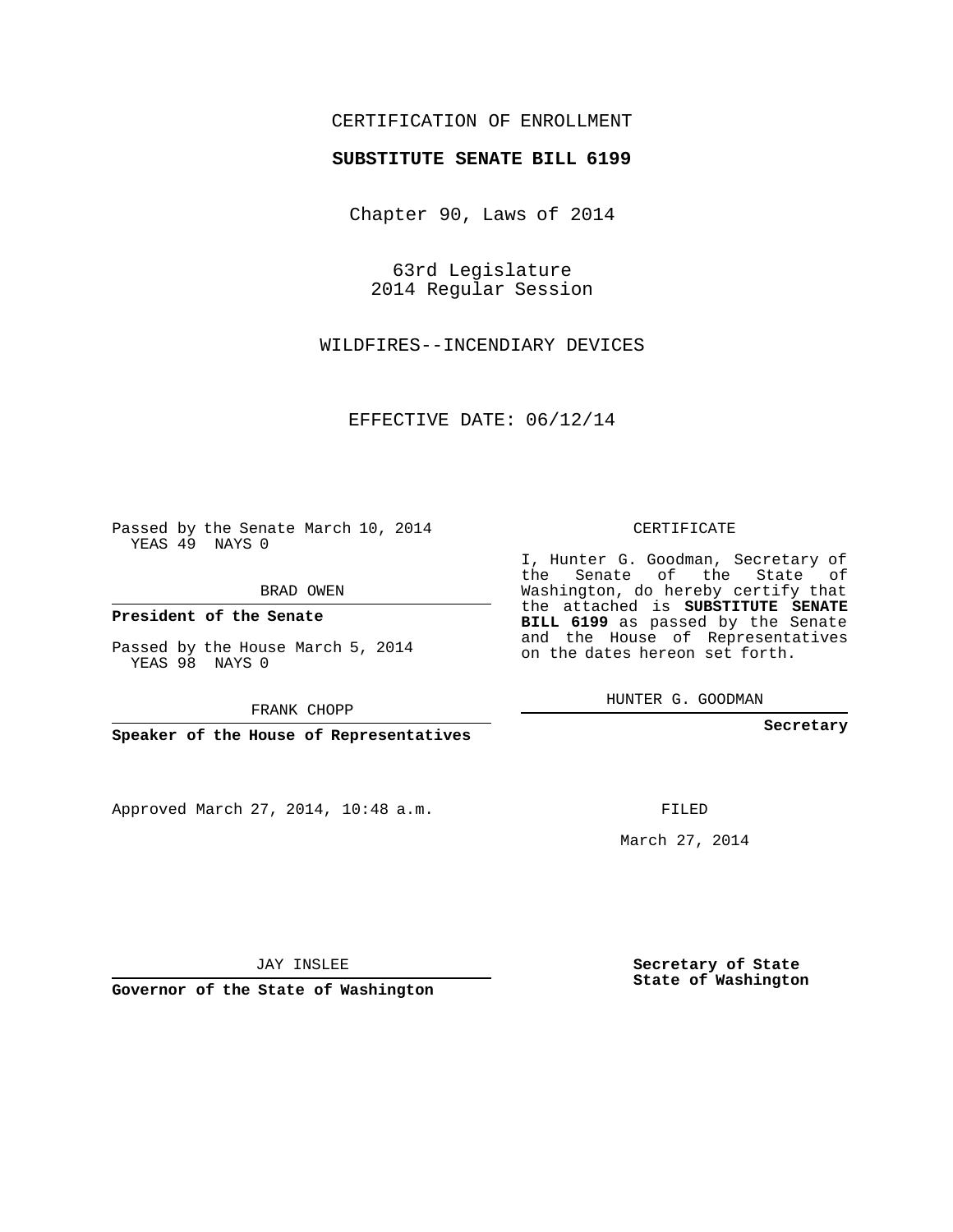## **SUBSTITUTE SENATE BILL 6199** \_\_\_\_\_\_\_\_\_\_\_\_\_\_\_\_\_\_\_\_\_\_\_\_\_\_\_\_\_\_\_\_\_\_\_\_\_\_\_\_\_\_\_\_\_

\_\_\_\_\_\_\_\_\_\_\_\_\_\_\_\_\_\_\_\_\_\_\_\_\_\_\_\_\_\_\_\_\_\_\_\_\_\_\_\_\_\_\_\_\_

AS AMENDED BY THE HOUSE

Passed Legislature - 2014 Regular Session

## **State of Washington 63rd Legislature 2014 Regular Session**

**By** Senate Natural Resources & Parks (originally sponsored by Senators Braun and Hargrove)

READ FIRST TIME 01/31/14.

 AN ACT Relating to addressing wildfires caused by incendiary devices; amending RCW 76.04.005 and 76.04.455; and prescribing penalties.

BE IT ENACTED BY THE LEGISLATURE OF THE STATE OF WASHINGTON:

 **Sec. 1.** RCW 76.04.005 and 2007 c 480 s 12 are each amended to read as follows:

 As used in this chapter, the following terms have the meanings indicated unless the context clearly requires otherwise.

 (1) "Additional fire hazard" means a condition existing on any land in the state:

 (a) Covered wholly or in part by forest debris which is likely to further the spread of fire and thereby endanger life or property; or

 (b) When, due to the effects of disturbance agents, broken, down, dead, or dying trees exist on forest land in sufficient quantity to be likely to further the spread of fire within areas covered by a forest health hazard warning or order issued by the commissioner of public lands under RCW 76.06.180. The term "additional fire hazard" does not include green trees or snags left standing in upland or riparian areas under the provisions of RCW 76.04.465 or chapter 76.09 RCW.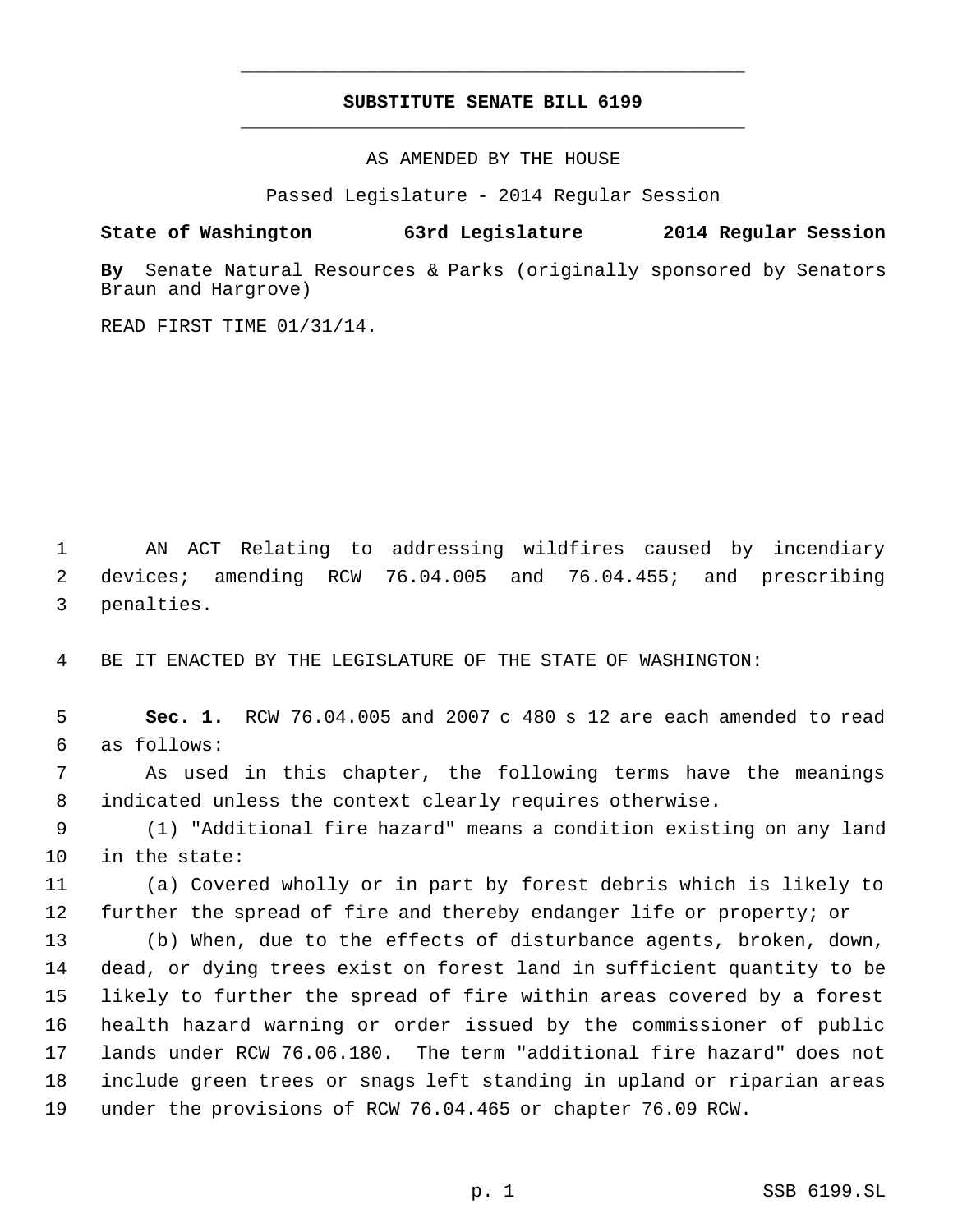(2) "Closed season" means the period between April 15th and October 2 15th, unless the department designates different dates because of prevailing fire weather conditions.

 (3) "Department" means the department of natural resources, or its authorized representatives, as defined in chapter 43.30 RCW.

 (4) "Department protected lands" means all lands subject to the forest protection assessment under RCW 76.04.610 or covered under contract or agreement pursuant to RCW 76.04.135 by the department.

 (5) "Disturbance agent" means those forces that damage or kill significant numbers of forest trees, such as insects, diseases, wind storms, ice storms, and fires.

 (6) "Emergency fire costs" means those costs incurred or approved by the department for emergency forest fire suppression, including the employment of personnel, rental of equipment, and purchase of supplies over and above costs regularly budgeted and provided for nonemergency fire expenses for the biennium in which the costs occur.

 (7) "Forest debris" includes forest slash, chips, and any other vegetative residue resulting from activities on forest land.

 (8) "Forest fire service" includes all wardens, rangers, and other persons employed especially for preventing or fighting forest fires.

 (9) "Forest land" means any unimproved lands which have enough trees, standing or down, or flammable material, to constitute in the judgment of the department, a fire menace to life or property. Sagebrush and grass areas east of the summit of the Cascade mountains may be considered forest lands when such areas are adjacent to or intermingled with areas supporting tree growth. Forest land, for protection purposes, does not include structures.

 (10) "Forest landowner," "owner of forest land," "landowner," or "owner" means the owner or the person in possession of any public or private forest land.

 (11) "Forest material" means forest slash, chips, timber, standing or down, or other vegetation.

 (12) "Landowner operation" means every activity, and supporting activities, of a forest landowner and the landowner's agents, employees, or independent contractors or permittees in the management and use of forest land subject to the forest protection assessment under RCW 76.04.610 for the primary benefit of the owner. The term includes, but is not limited to, the growing and harvesting of forest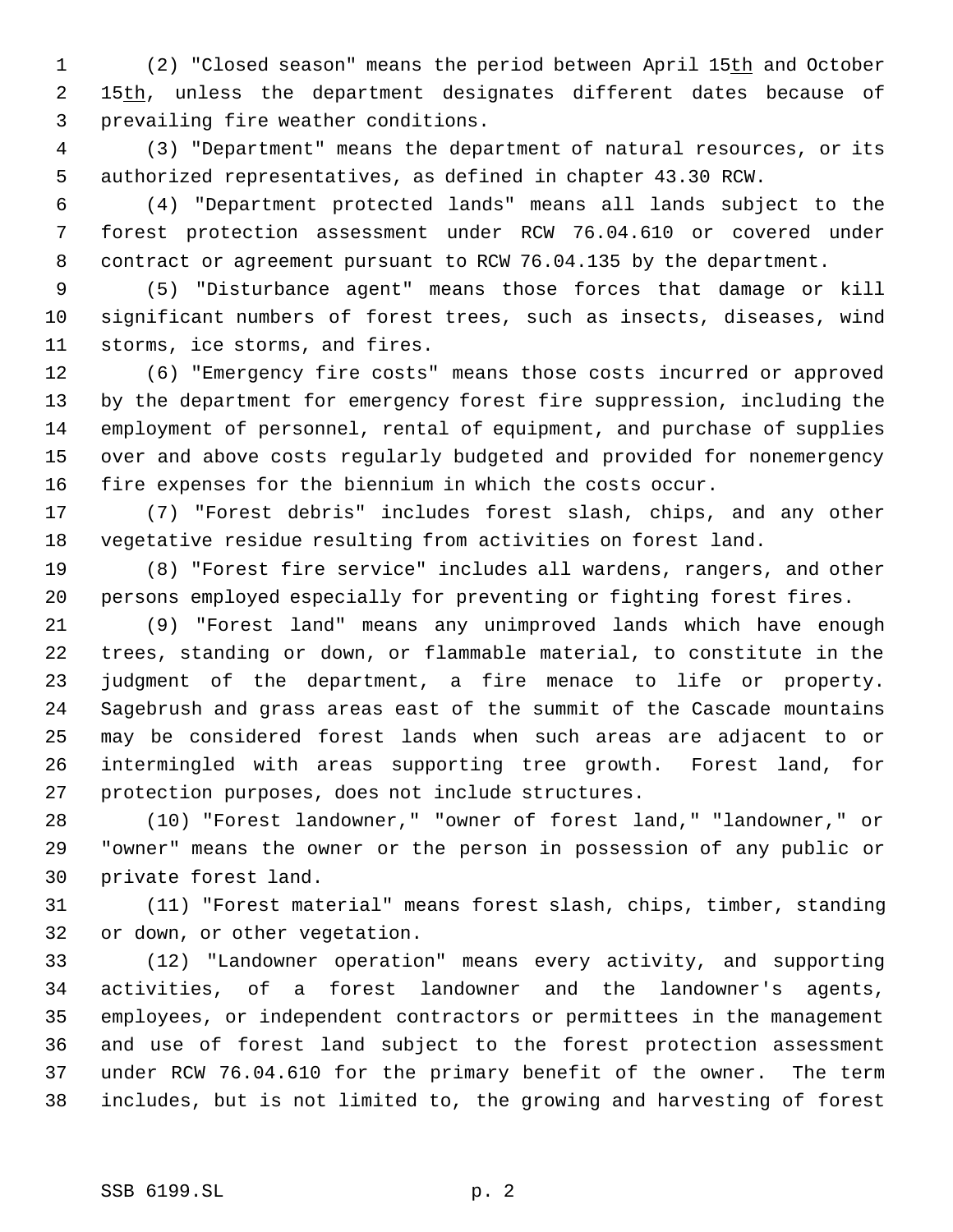products, the development of transportation systems, the utilization of minerals or other natural resources, and the clearing of land. The term does not include recreational and/or residential activities not associated with these enumerated activities.

 (13) "Participating landowner" means an owner of forest land whose land is subject to the forest protection assessment under RCW 76.04.610.

 (14) "Slash" means organic forest debris such as tree tops, limbs, brush, and other dead flammable material remaining on forest land as a result of a landowner operation.

 (15) "Slash burning" means the planned and controlled burning of forest debris on forest lands by broadcast burning, underburning, pile burning, or other means, for the purposes of silviculture, hazard abatement, or reduction and prevention or elimination of a fire hazard.

 (16) "Suppression" means all activities involved in the containment and control of forest fires, including the patrolling thereof until such fires are extinguished or considered by the department to pose no further threat to life or property.

 (17) "Unimproved lands" means those lands that will support grass, brush and tree growth, or other flammable material when such lands are not cleared or cultivated and, in the opinion of the department, are a fire menace to life and property.

 (18) "Exploding target" means a device that is designed or marketed 24 to ignite or explode when struck by firearm ammunition or other projectiles.

 (19) "Incendiary ammunition" means ammunition that is designed to 27 ignite or explode upon impact with or penetration of a target or designed to trace its course in the air with a trail of smoke, chemical 29 <u>incandescence, or fi</u>re.

 (20) "Sky lantern" means an unmanned self-contained luminary device 31 that uses heated air produced by an open flame or produced by another source to become or remain airborne.

 **Sec. 2.** RCW 76.04.455 and 1986 c 100 s 29 are each amended to read as follows:

 (1)(a) Except as otherwise provided in this subsection, it is 36 unlawful ((during the closed season)) for any person to ((throw away)),

during the closed season: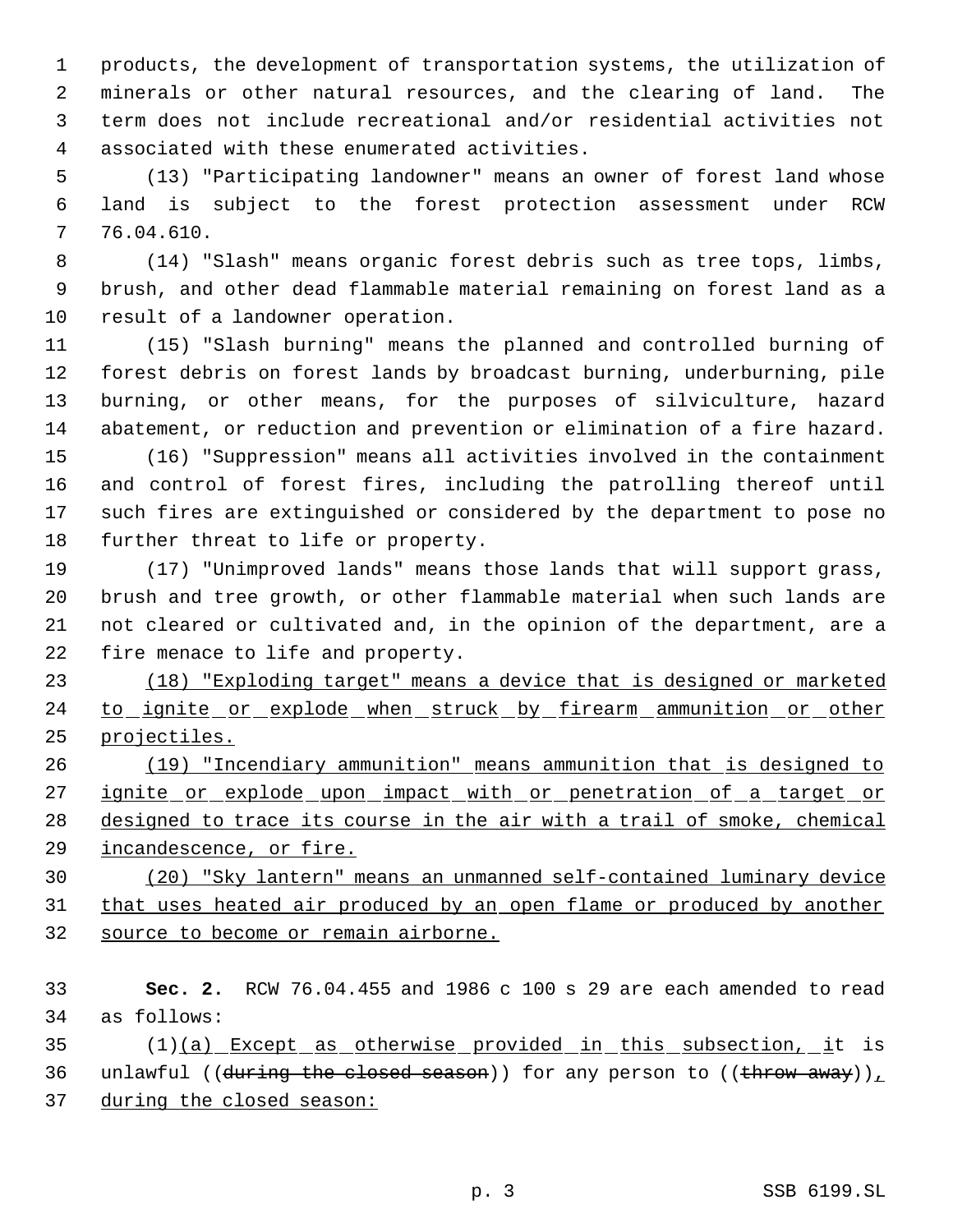1 (i) Discard any lighted tobacco, cigars, cigarettes, matches, 2 fireworks, charcoal, or other lighted material  $((or to))_1$  discharge any 3 ((tracer or)) incendiary ammunition ((in)), release a sky lantern, or 4 detonate an exploding target on or over any forest, brush, range, or 5 grain areas( $( (2)$  It is unlawful during the closed season for any individual to 7 smoke)); or 8 (ii) Smoke any flammable material when in forest or brush areas 9 except on roads, cleared landings, gravel pits, or any similar area 10 free of flammable material. 11 (b) The prohibitions contained in this subsection do not apply to 12 the detonation of nonflammable exploding targets on any forest, brush, 13 range, or grain areas if the person detonating the nonflammable 14 exploding target: 15 (i) Has lawful possession and control of the land in question; or 16 (ii) Has prior written permission for the activity from the person 17 who owns or has lawful possession and control of the land in question. 18 (c) The prohibitions contained in this subsection do not apply to 19 suppression actions authorized or conducted by the department under the 20 authority of this chapter. 21 (2)(a) Except as otherwise provided in this subsection, it is 22 unlawful for any person to, during any time outside of the closed 23 season, discharge any incendiary ammunition, release a sky lantern, or 24 detonate an exploding target on or over any forest, brush, range, or 25 grain areas. 26 (b) The prohibitions contained in this subsection do not apply if 27 the person conducting the otherwise prohibited action: 28 (i) Has lawful possession and control of the land in question; or 29 (ii) Has prior written permission for the activity from the person 30 who owns or has lawful possession and control of the land in question. 31 (3) Every conveyance operated through or above forest, range, 32 brush, or grain areas  $((shall))$  must be equipped in each compartment 33 with a suitable receptacle for the disposition of lighted tobacco, 34 cigars, cigarettes, matches, or other flammable material. 35 (4) Every person operating a public conveyance through or above 36 forest, range, brush, or grain areas shall post a copy of this section 37 in a conspicuous place within the smoking compartment of the